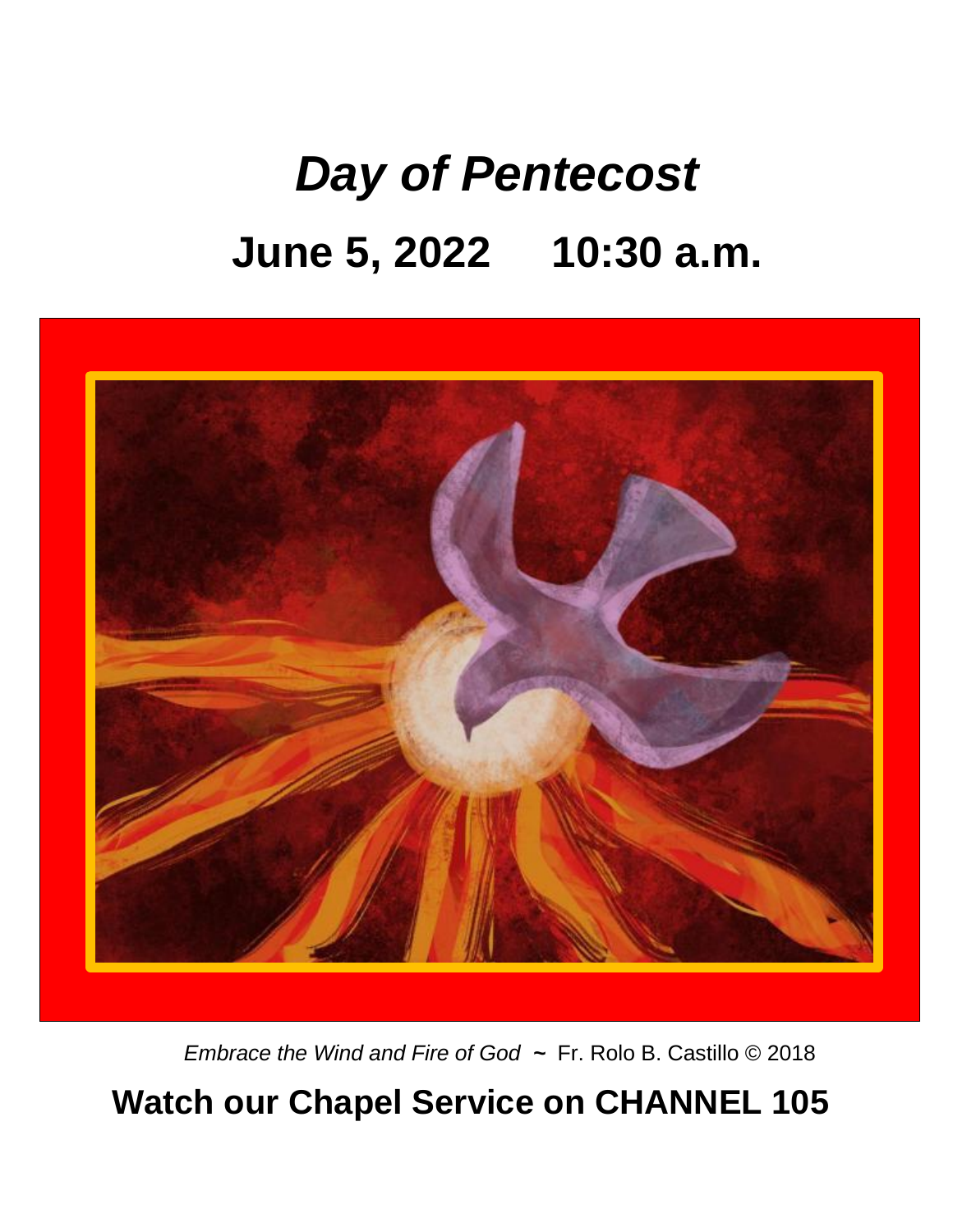## **Order of Worship**

**Prelude** *For the Beauty of the Earth* Rhonda R.

**Welcome and Announcements**

#### **Thanksgiving for Baptism**

In the name of the Father, And of the + Son, And of the Holy Spirit. **Amen.**

Joined to Christ in the waters of baptism, we are clothed with God's mercy and forgiveness. Let us give thanks for the gift of baptism.

**We give you thanks, O God, for in the beginning your Spirit moved over the waters and by your Word you created the world, calling forth life in which you took delight.** 

**Through the waters of the flood you delivered Noah and his family.** 

**Through the sea you led your people Israel from slavery into freedom.** 

**At the river your Son was baptized by John and anointed with the Holy Spirit.**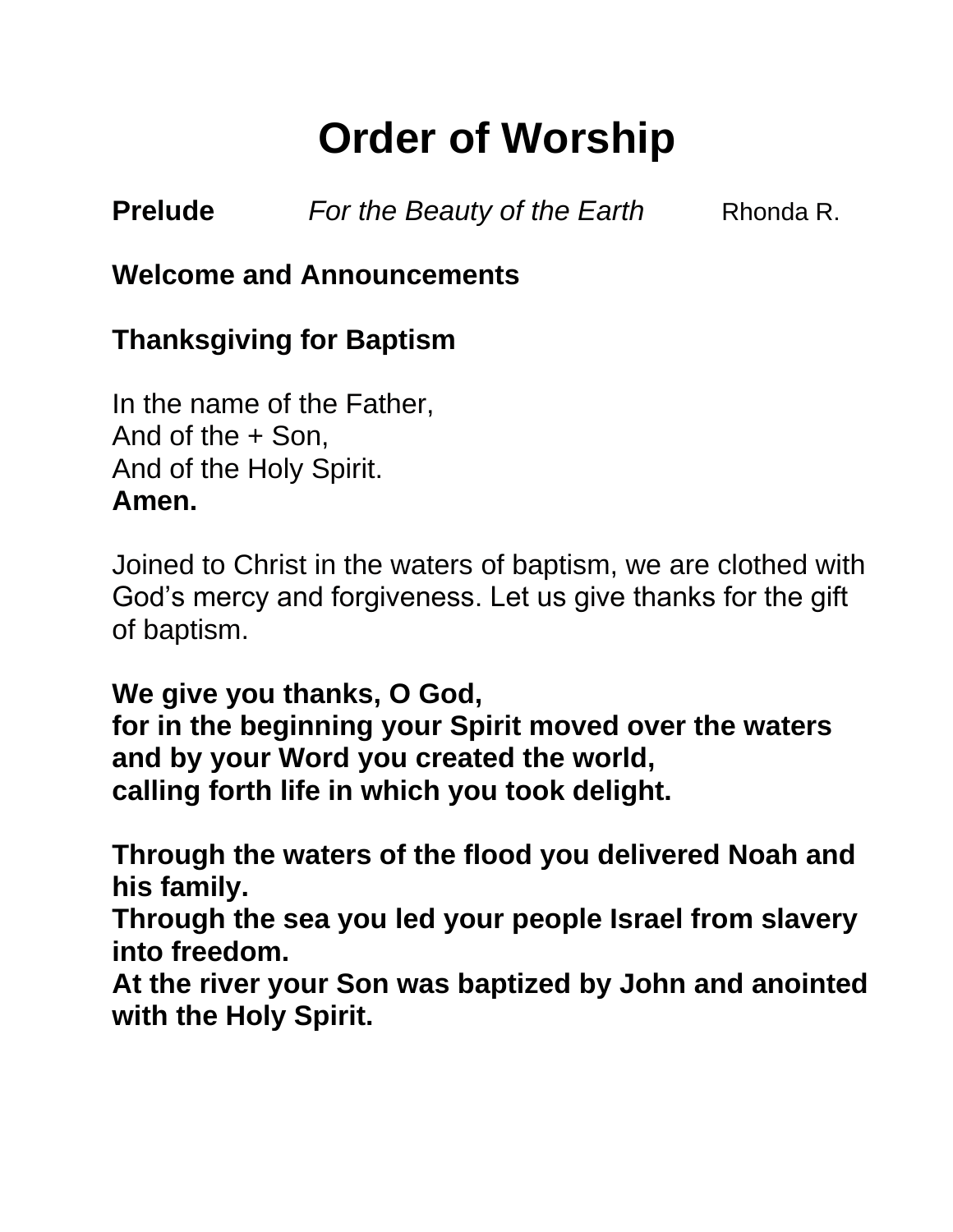**By water and your Word you claim us as daughters and sons,**

**making us heirs of your promise and servants of all. We praise you for the gift of water that sustains life, and above all we praise you for the gift of new life in Jesus Christ.** 

**Shower us with your Spirit,** 

**and renew our lives with your forgiveness, grace, and love.** 

**To you be given honor and praise**

**through Jesus Christ our Lord** 

**in the unity of the Holy Spirit, now and forever. Amen.** 

#### **Spirit of God, Descend upon My Heart ELW 800**

Spirit of God, descend upon my heart; Wean it from earth, through all its pulses move; Stoop to my weakness, strength to me impart, And make me love you as I ought to love.

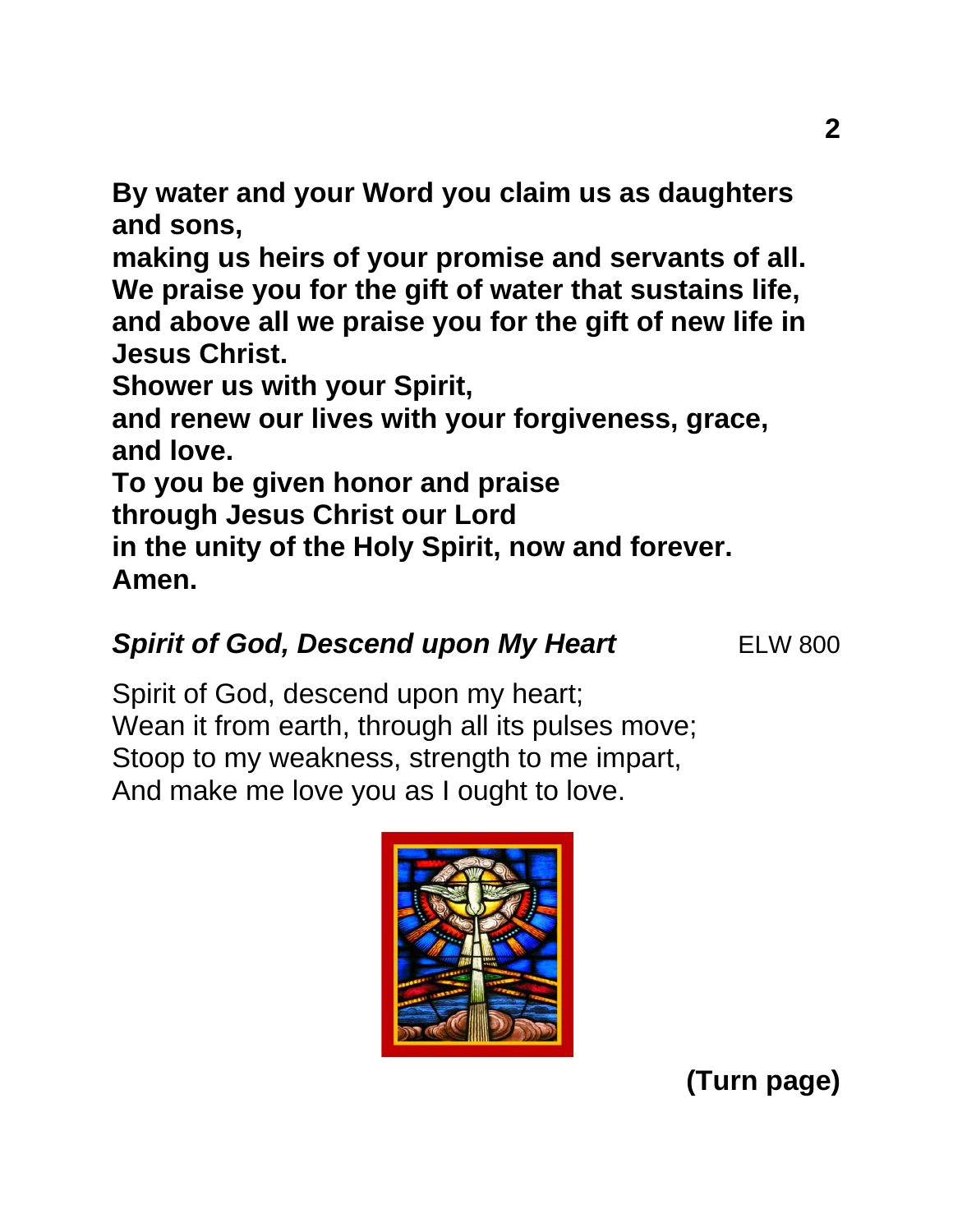I ask no dream, no prophet ecstasies, No sudden rending of the veil of clay, No angel visitant, no op'ning skies; But take the dimness of my soul away.

Have you not bid me love you, God and King; All, all your own, soul, heart, and strength, and mind? I see your cross; there teach my heart to cling. Oh, let me seek you and, oh, let me find!

Teach me to love you as your angels love, One holy passion filling all my frame: The baptism of the heav'n-descended dove, My heart an altar, and your love the flame.

**Text:** George Croly; **Music:** Frederick C. Atkinson.

The grace of our Lord Jesus Christ, the love of God, And the communion of the Holy Spirit be with you all.

#### **Response:** *And also with you.*

#### **Canticle of Praise** ELW, pages 149-150

#### **Refrain:**

#### **This is the feast of victory for our God. Alleluia.**

Worthy is Christ the Lamb who was slain, Whose blood set us free to be people of God. Power and riches and wisdom and strength, And honor and blessing and glory are his. **Refrain:**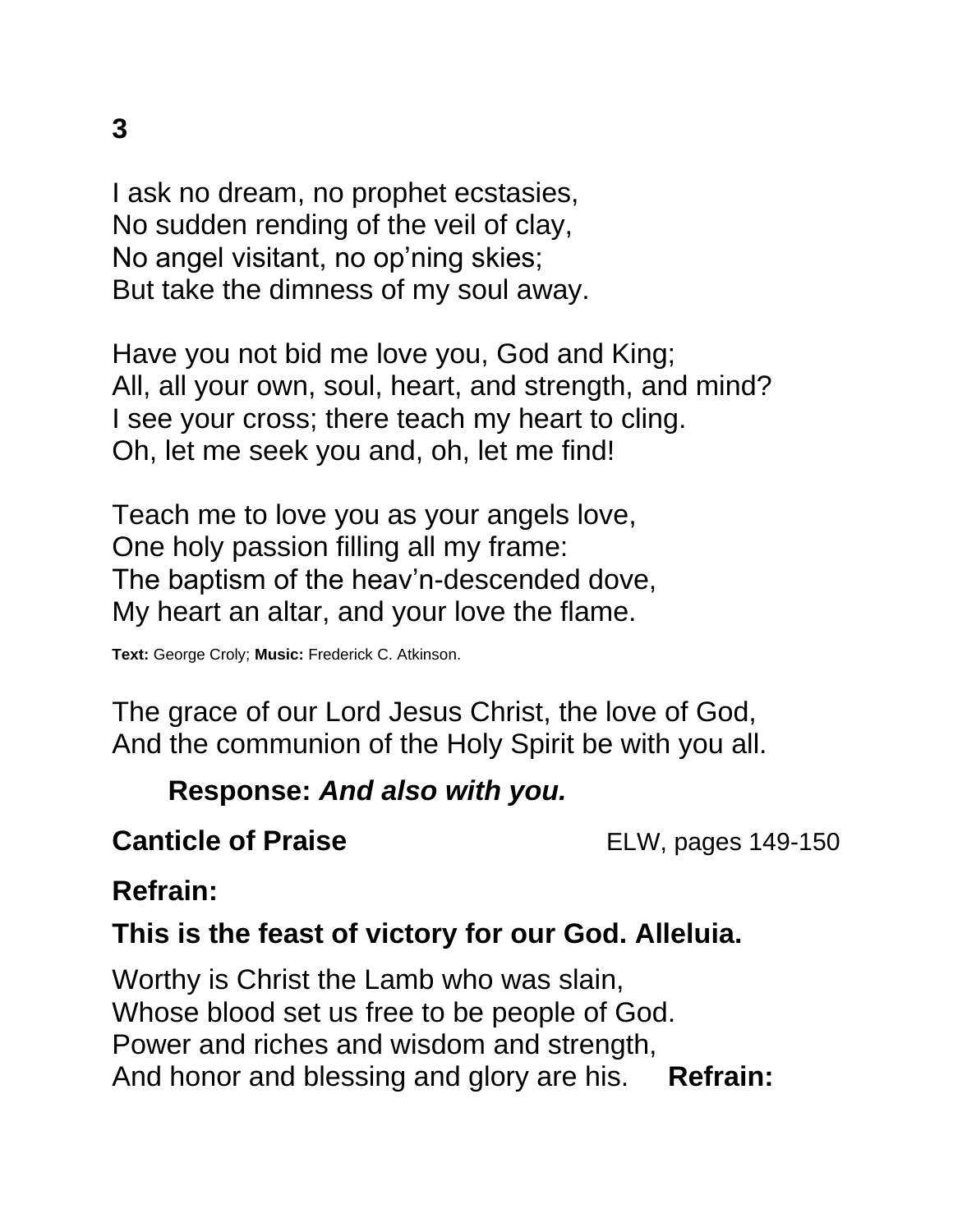Sing with all the people of God And join in the hymn of all creation: Blessing and honor and glory and might Be to God and the Lamb forever. Amen.

This is the feast of victory for our God, For the Lamb who was slain has begun his reign. Alleluia. Alleluia.



#### **Prayer of the Day**

God our creator, the resurrection of your Son offers life to all the peoples of the earth. By your Holy Spirit, kindle in us the fire of your love, empowering our lives for service and our tongues for praise, through Jesus Christ, our Savior and Lord, who lives and reigns with you and the Holy Spirit, one God, now and forever. **Amen.**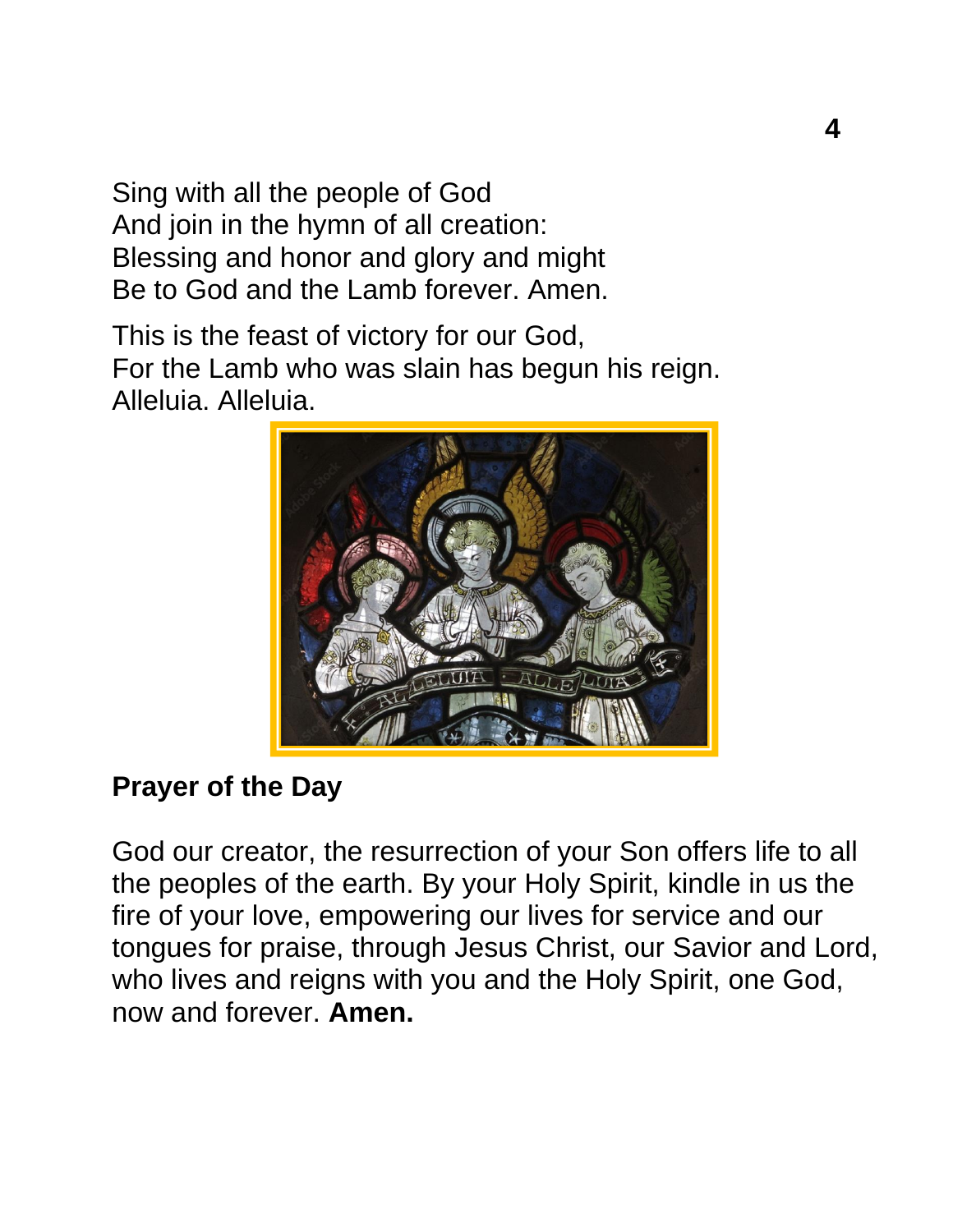#### **First Reading – Acts 2:1-21**

When the day of Pentecost had come, they were all together in one place. And suddenly from heaven there came a sound like the rush of a violent wind, and it filled the entire house where they were sitting. Divided tongues, as of fire, appeared among them, and a tongue rested on each of them. All of them were filled with the Holy Spirit and began to speak in other languages, as the Spirit gave them ability.

Now there were devout Jews from every nation under heaven living in Jerusalem. And at this sound the crowd gathered and was bewildered, because each one heard them speaking in the native language of each. Amazed and astonished, they asked, "Are not all these who are speaking Galileans? And how is it that we hear, each of us, in our own native language? Parthians, Medes, Elamites, and residents of Mesopotamia, Judea and Cappadocia, Pontus and Asia, Phrygia and Pamphylia, Egypt and the parts of Libya belonging to Cyrene, and visitors from Rome, both Jews and proselytes, Cretans and Arabs—in our own languages we hear them speaking about God's deeds of power." All were amazed and perplexed, saying to one another, "What does this mean?" But others sneered and said, "They are filled with new wine."

But Peter, standing with the eleven, raised his voice and addressed them, "Men of Judea and all who live in Jerusalem, let this be known to you, and listen to what I say. Indeed,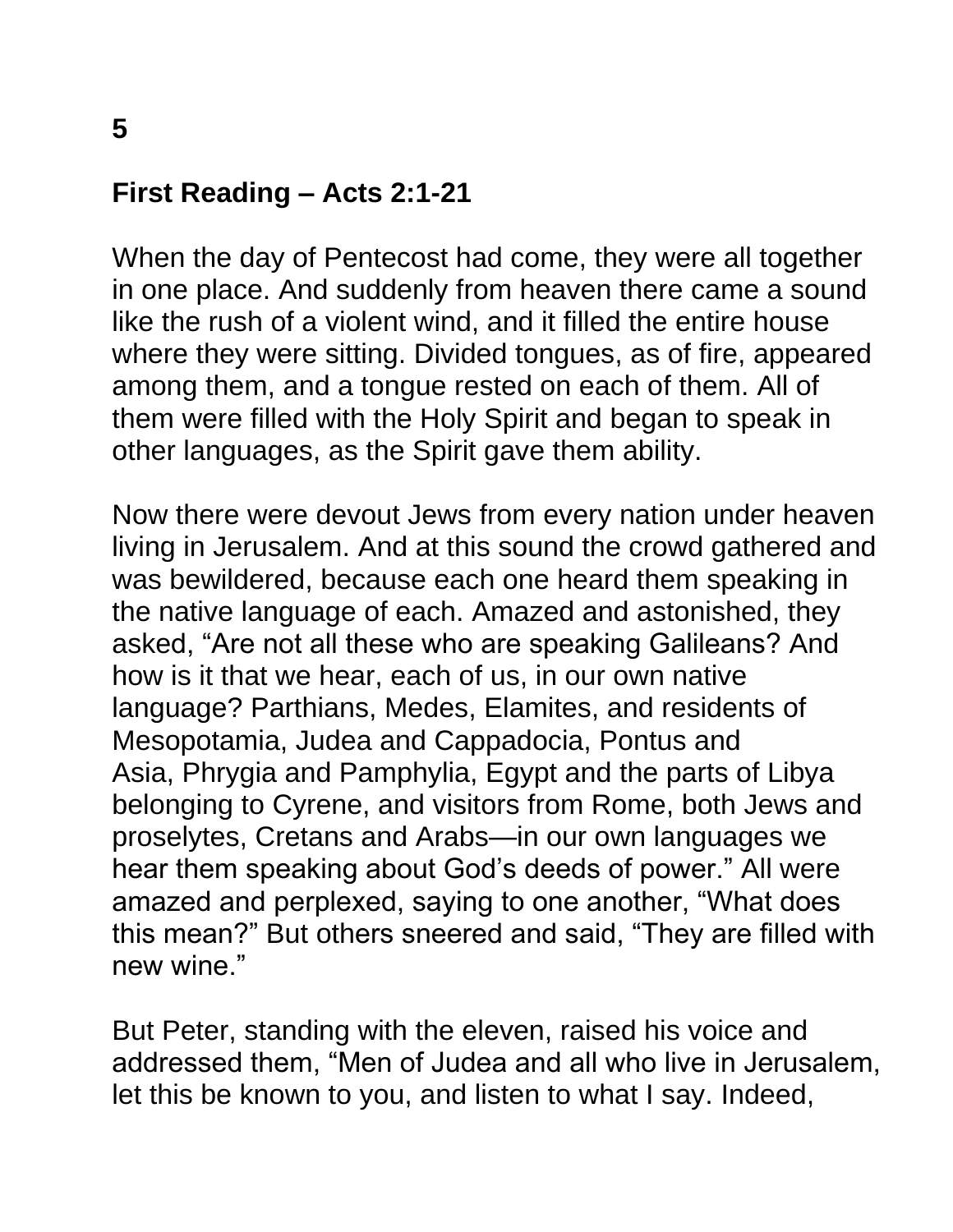these are not drunk, as you suppose, for it is only nine o'clock in the morning. No, this is what was spoken through the prophet Joel: 'In the last days it will be, God declares, that I will pour out my Spirit upon all flesh, and your sons and your daughters shall prophesy, and your young men shall see visions, and your old men shall dream dreams. Even upon my slaves, both men and women, in those days I will pour out my Spirit; and they shall prophesy. And I will show portents in the heaven above and signs on the earth below, blood, and fire, and smoky mist. The sun shall be turned to darkness and the moon to blood, before the coming of the Lord's great and glorious day. Then everyone who calls on the name of the Lord shall be saved.'"

Word of God, Word of Life.

#### **Response:** *Thanks be to God!*

#### **Psalm 104:24-34, 35b**

O Lord, how manifold are your works! In wisdom you have made them all; the earth is full of your creatures.

**Yonder is the sea, great and wide, creeping things innumerable are there, living things both small and great. There go the ships, and Leviathan that you formed to sport in it.**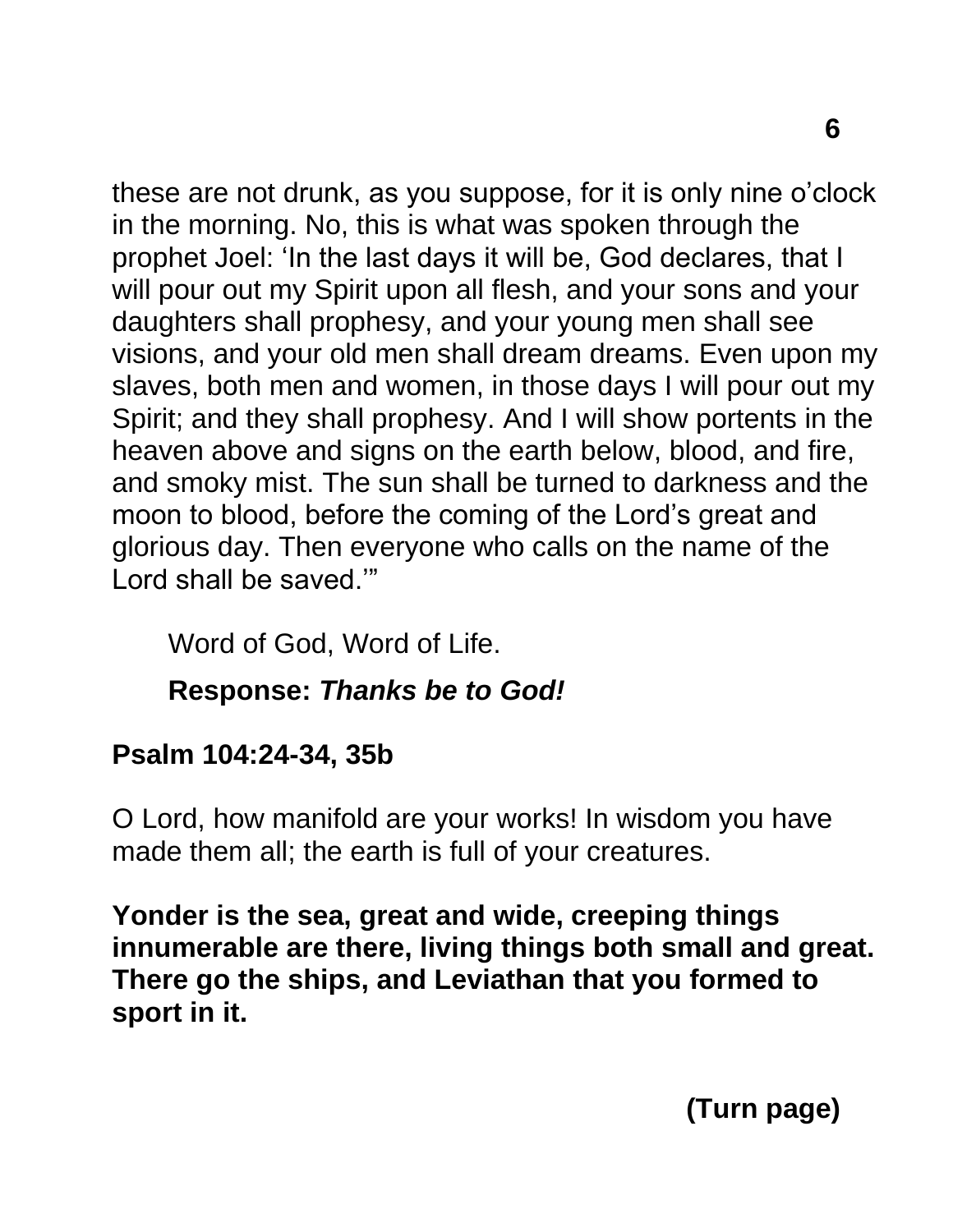### **7**

These all look to you to give them their food in due season; when you give to them, they gather it up; when you open your hand, they are filled with good things.

#### **When you hide your face, they are dismayed; when you take away their breath, they die and return to their dust.**

When you send forth your spirit, they are created; and you renew the face of the ground.

#### **May the glory of the Lord endure forever; may the Lord rejoice in his works—who looks on the earth and it trembles, who touches the mountains and they smoke.**

I will sing to the Lord as long as I live; I will sing praise to my God while I have being.

#### **May my meditation be pleasing to him, for I rejoice in the Lord.**

Bless the Lord, O my soul. Praise the Lord!

#### **Second Reading – Romans 8:14-17**

For all who are led by the Spirit of God are children of God. For you did not receive a spirit of slavery to fall back into fear, but you have received a spirit of adoption. When we cry, "Abba! Father!" it is that very Spirit bearing witness with our spirit that we are children of God, and if children, then heirs, heirs of God and joint heirs with Christ—if, in fact, we suffer with him so that we may also be glorified with him.

Word of God, Word of Life.

#### **Response:** *Thanks be to God!*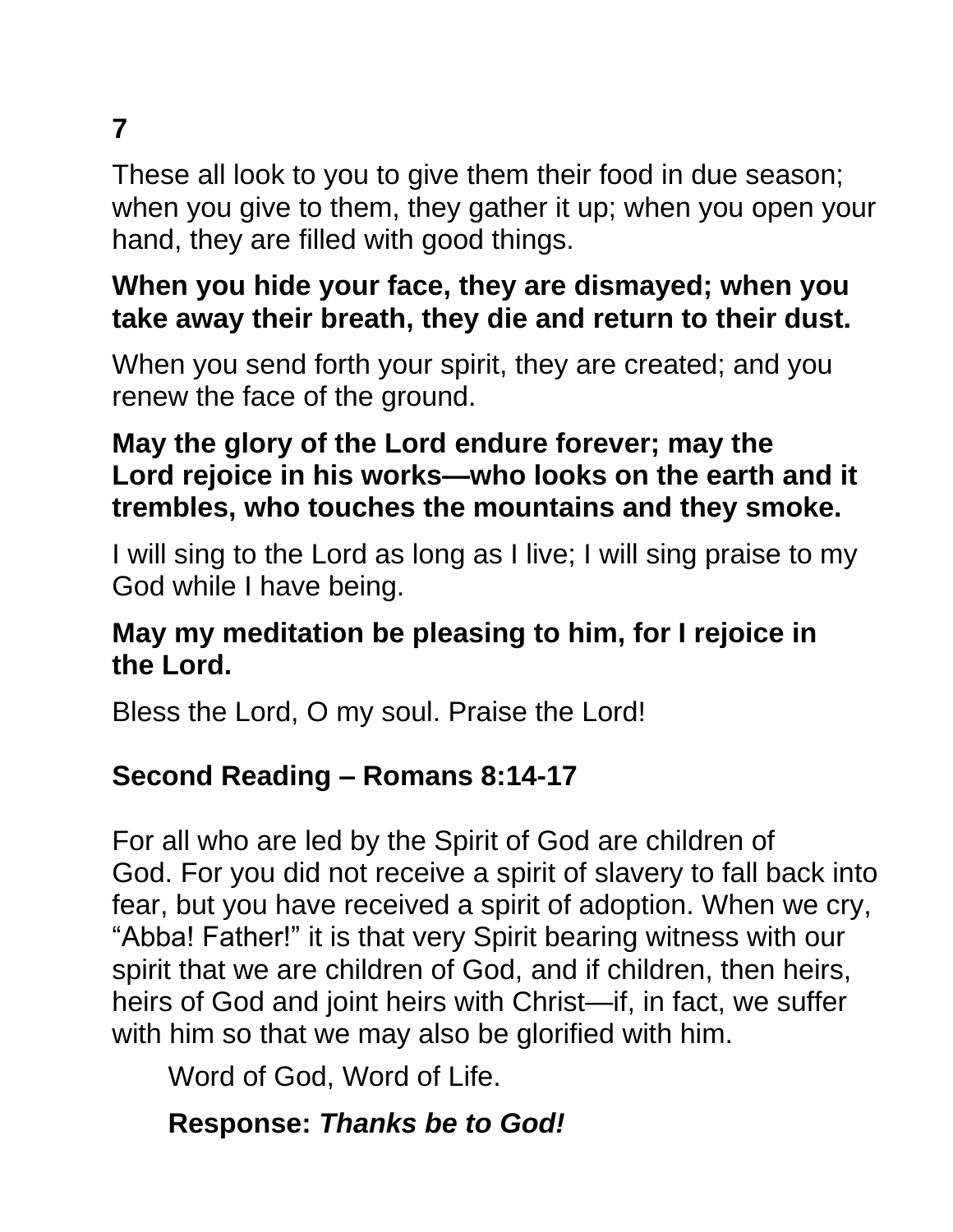#### **Gospel Acclamation ELW**, page 151

#### Alleluia. Lord, to whom shall we go? You have the words of eternal life. Alleluia.

**Music:** Thomas Pavlechko. Music © 2006 Thomas Pavlechko, admin. Augsburg Fortress.

#### **Gospel – John 14:8-1, 25-27**

#### **Response:** *Glory to You, O Lord.*

Philip said to him, "Lord, show us the Father, and we will be satisfied." Jesus said to him, "Have I been with you all this time, Philip, and you still do not know me? Whoever has seen me has seen the Father. How can you say, 'Show us the Father'? Do you not believe that I am in the Father and the Father is in me? The words that I say to you I do not speak on my own; but the Father who dwells in me does his works. Believe me that I am in the Father and the Father is in me; but if you do not, then believe me because of the works themselves.

Very truly, I tell you, the one who believes in me will also do the works that I do and, in fact, will do greater works than these, because I am going to the Father. I will do whatever you ask in my name, so that the Father may be glorified in the Son. If in my name you ask me for anything, I will do it. "If you love me, you will keep my commandments. And I will ask the Father, and he will give you another Advocate, to be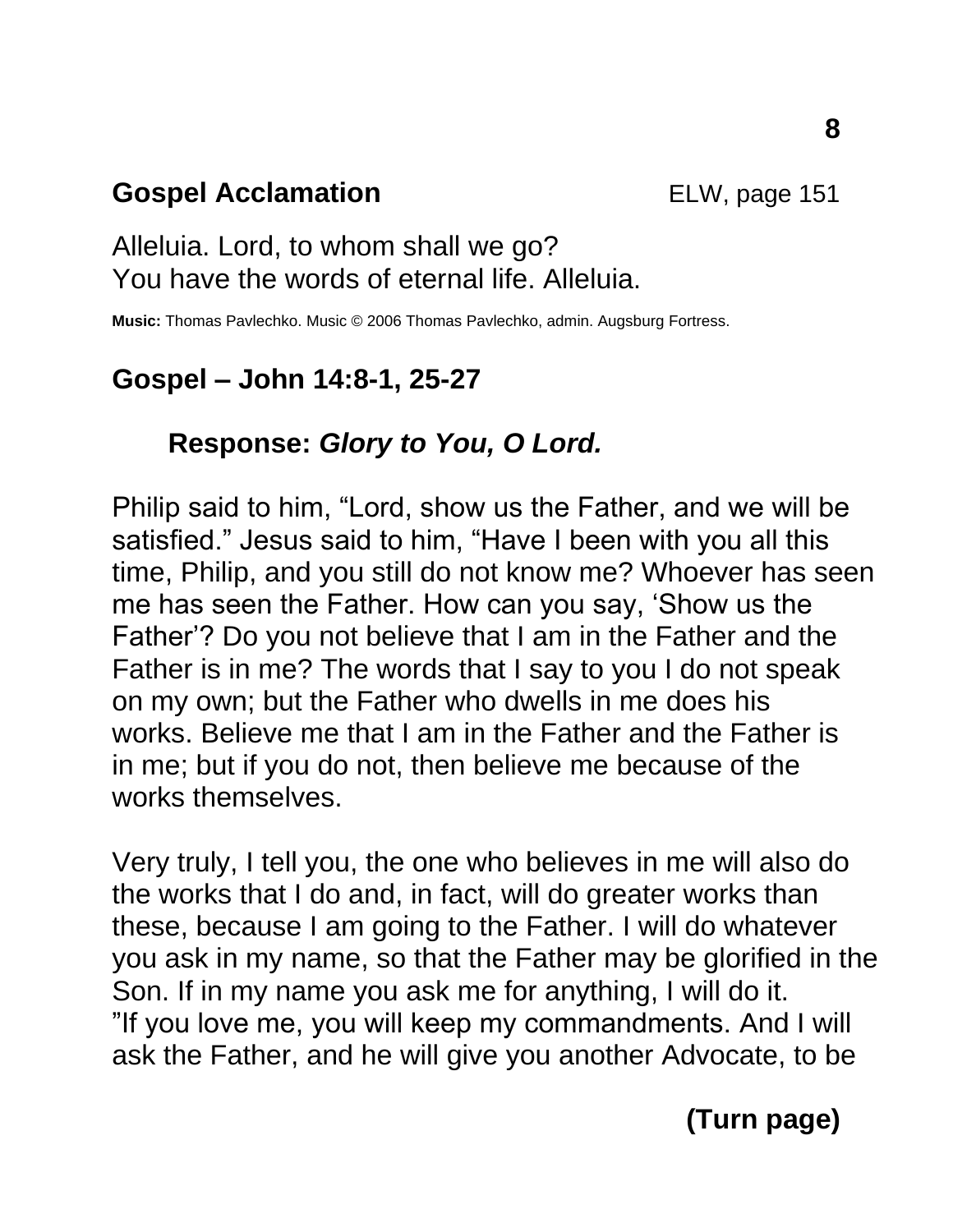**9**

with you forever. This is the Spirit of truth, whom the world cannot receive, because it neither sees him nor knows him. You know him, because he abides with you, and he will be in you.

"I have said these things to you while I am still with you. But the Advocate, the Holy Spirit, whom the Father will send in my name, will teach you everything, and remind you of all that I have said to you. Peace I leave with you; my peace I give to you. I do not give to you as the world gives. Do not let your hearts be troubled, and do not let them be afraid."

The Gospel of the Lord.

#### **Response:** *Praise to you, O Christ.*

**Sermon** *How Do We Hear?* Pastor Mandsager

#### *Ev'ry Time I Feel the Spirit*

Every time I feel the Spirit Moving in my heart, I will pray. Yes, ev'ry time I feel the spirit, Moving in my heart, I will pray.

Upon the mountain, my Lord spoke. Out of God's mouth came fire and smoke; All around me, it looked so fine. I asked the Lord if all was mine.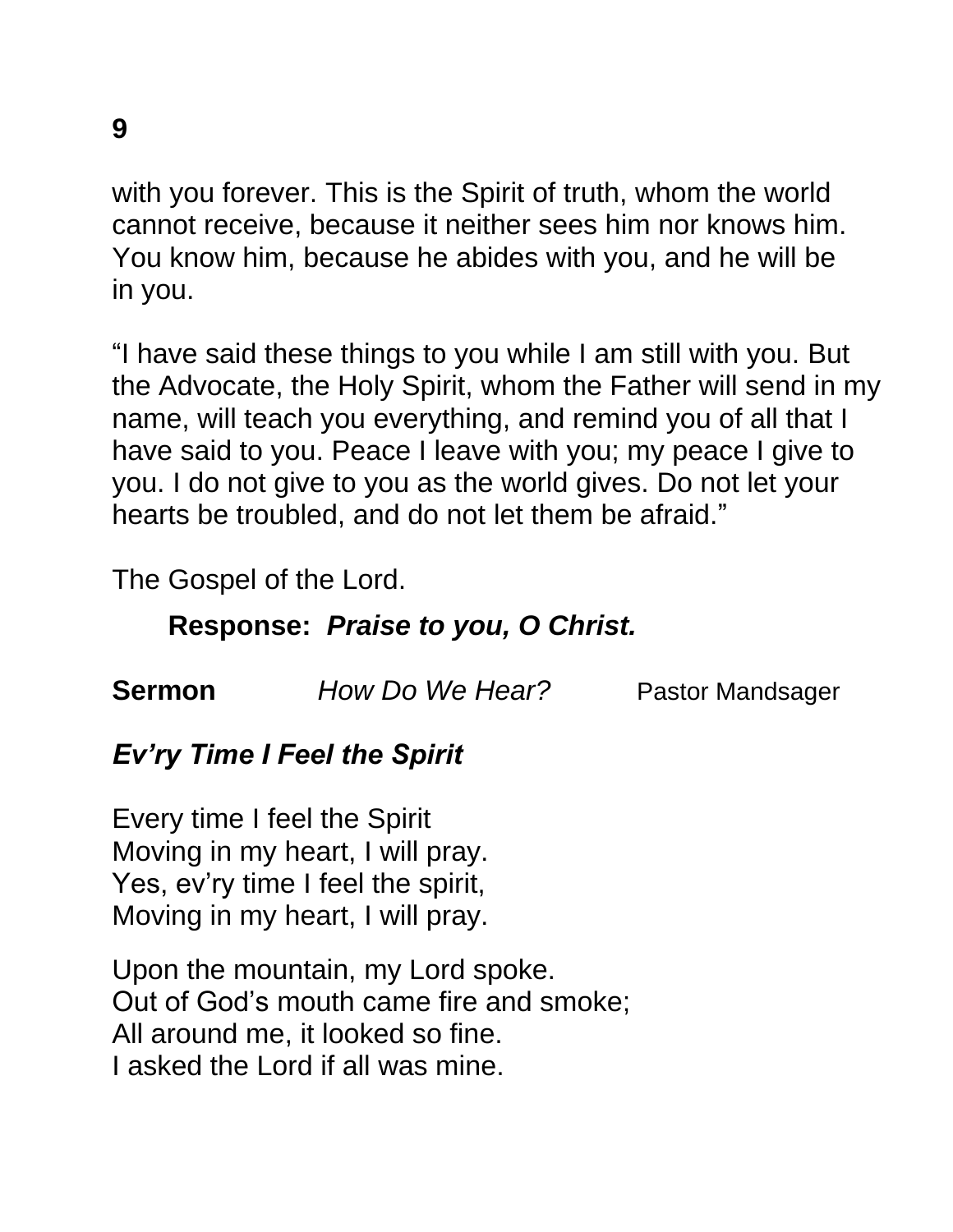Every time I feel the Spirit Moving in my heart, I will pray. Yes, ev'ry time I feel the spirit, Moving in my heart, I will pray.



Jordan River, chilly an' cold, It chills the body, but not the soul. There ain't but one train upon this track,

It runs to heaven an' runs right back.

Every time I feel the Spirit Moving in my heart, I will pray. Yes, ev'ry time I feel the spirit, Moving in my heart, I will pray.

#### **Nicene Creed**

We believe in one God, the Father, the Almighty, maker of heaven and earth, of all that is, seen and unseen.

We believe in one Lord, Jesus Christ, the only Son of God, eternally begotten of the Father, God from God, Light from Light, true God from true God, begotten, not made, of one Being with the Father; through him all things were made. For us and for our salvation he came down from heaven, was incarnate of the Holy Spirit and the virgin Mary and became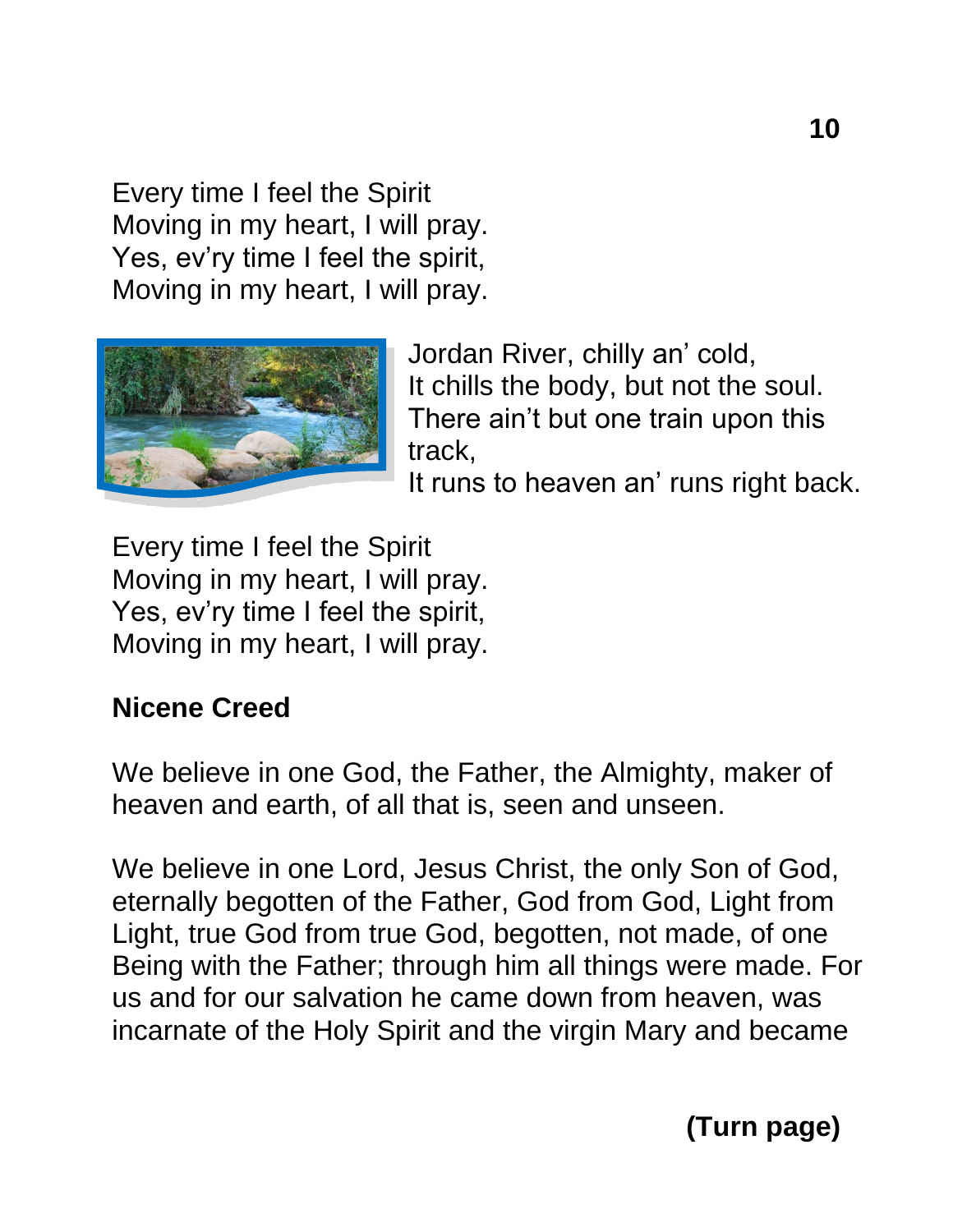truly human. For our sake he was crucified under Pontius Pilate; he suffered death and was buried. On the third day he rose again in accordance with the scriptures; he ascended into heaven and is seated at the right hand of the Father. He will come again in glory to judge the living and the dead, and his kingdom will have no end.

We believe in the Holy Spirit, the Lord, the giver of life, who proceeds from the Father and the Son, who with the Father and the Son is worshiped and glorified, who has spoken through the prophets. We believe in one holy catholic and apostolic church. We acknowledge one baptism for the forgiveness of sins. We look for the resurrection of the dead, and the life of the world to come. Amen.

#### **Prayers of the Church** Christine Sine, alt.

God, the light of your Spirit has fallen upon us, The seal of your ownership is on us, You have placed the Holy Spirit in our hearts**.**

### **Like tongues of fire it has renewed and restored.**

In our rising and our sleeping, In our working and our playing, In our joys and in our sorrows,

#### **Your Spirit's brightness has dispelled the darkness.**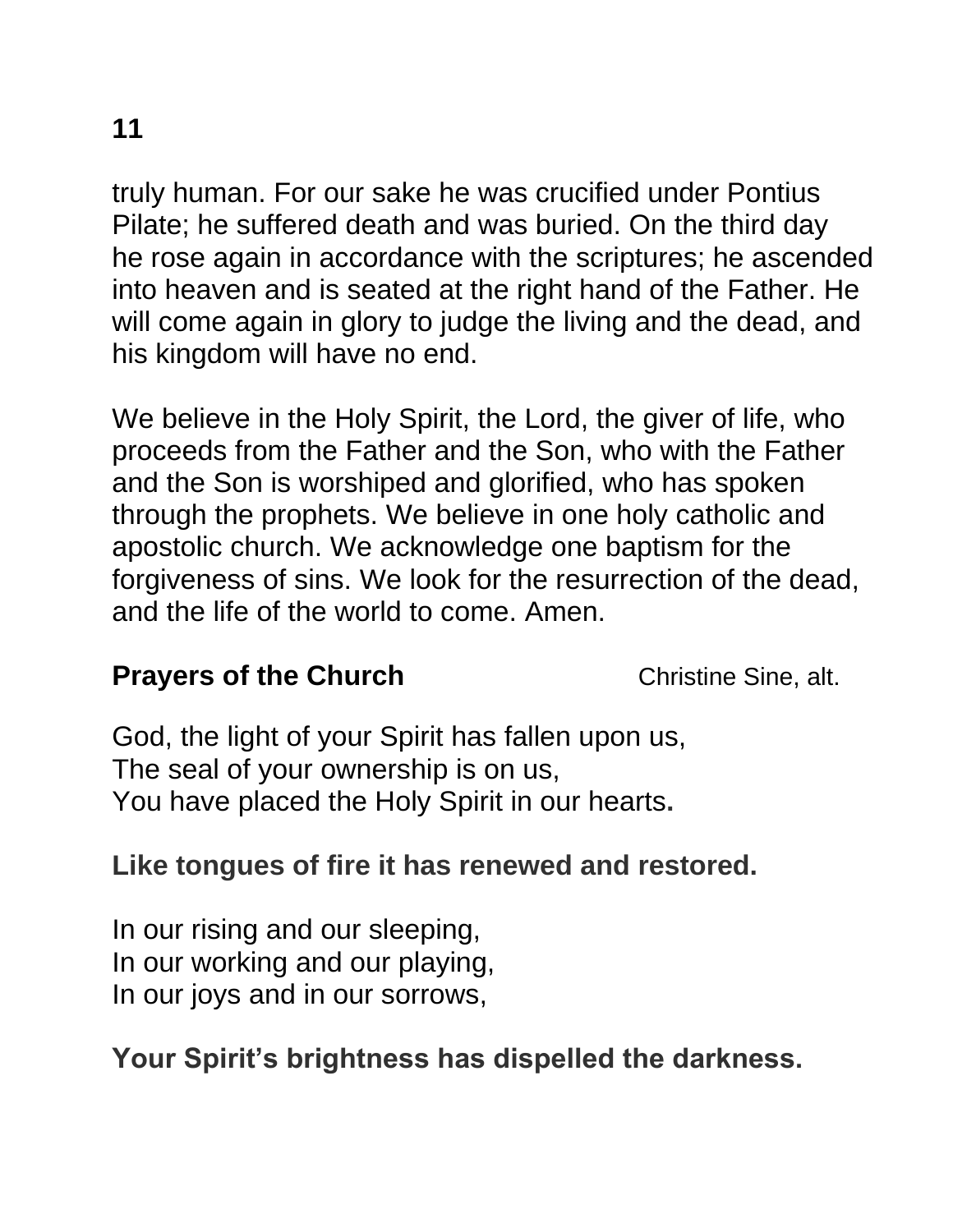God, your spirit fell like tongues of fire.

**It filled those that were empty, It empowered those that were weary.**

God, your spirit fell like tongues of fire.

**By its power we can walk together as one, By its power we can find strength to share.**

God, your spirit fell like tongues of fire.

**By its power we can find freedom in loving each other, By its power we can find life in you.**

God, we believe you have sent your Spirit to live within us,

**Your indwelling Spirit leads us into all truth.**

God, we believe your Spirit teaches your followers to serve others,

**Your empowering Spirit equips us with gifts for service.**

God, we believe your Spirit writes your law on our hearts,

**Your liberating Spirit sets us free to love our neighbors as we do ourselves.**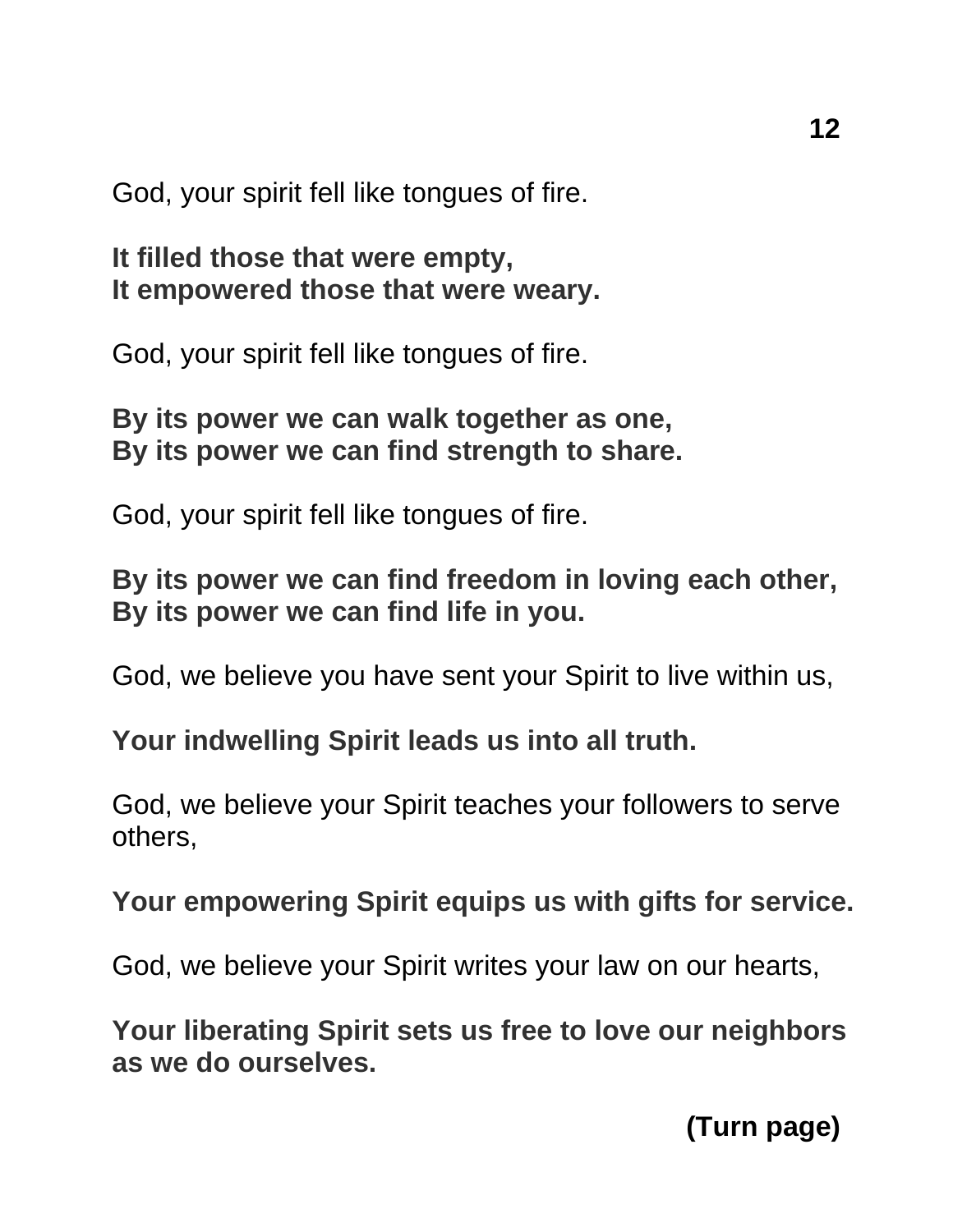God we believe your Spirit calls us to follow you.

#### **God, we believe this is the path from death to eternal life.**

God, thank you for your spirit breaking down barriers within and without;

Barriers that distort our ability to lead a life fully integrated with you and your ways.

Forgive us for the times we have deliberately resisted the Spirit's work.

#### **Life giving spirit, God's advocate and guide, have mercy on us.**

Forgive us God for the barriers we create within ourselves, Barriers that resist your healing work and prevent us moving toward wholeness.

Forgive our self-centerdness, our anger, our fear of change, our lack of trust in your love.

#### **Life giving spirit, God's advocate and guide, have mercy on us.**

Forgive us God, for the barriers we create between us and you,

Barriers that separate us from your love and the assurance of your salvation.

**13**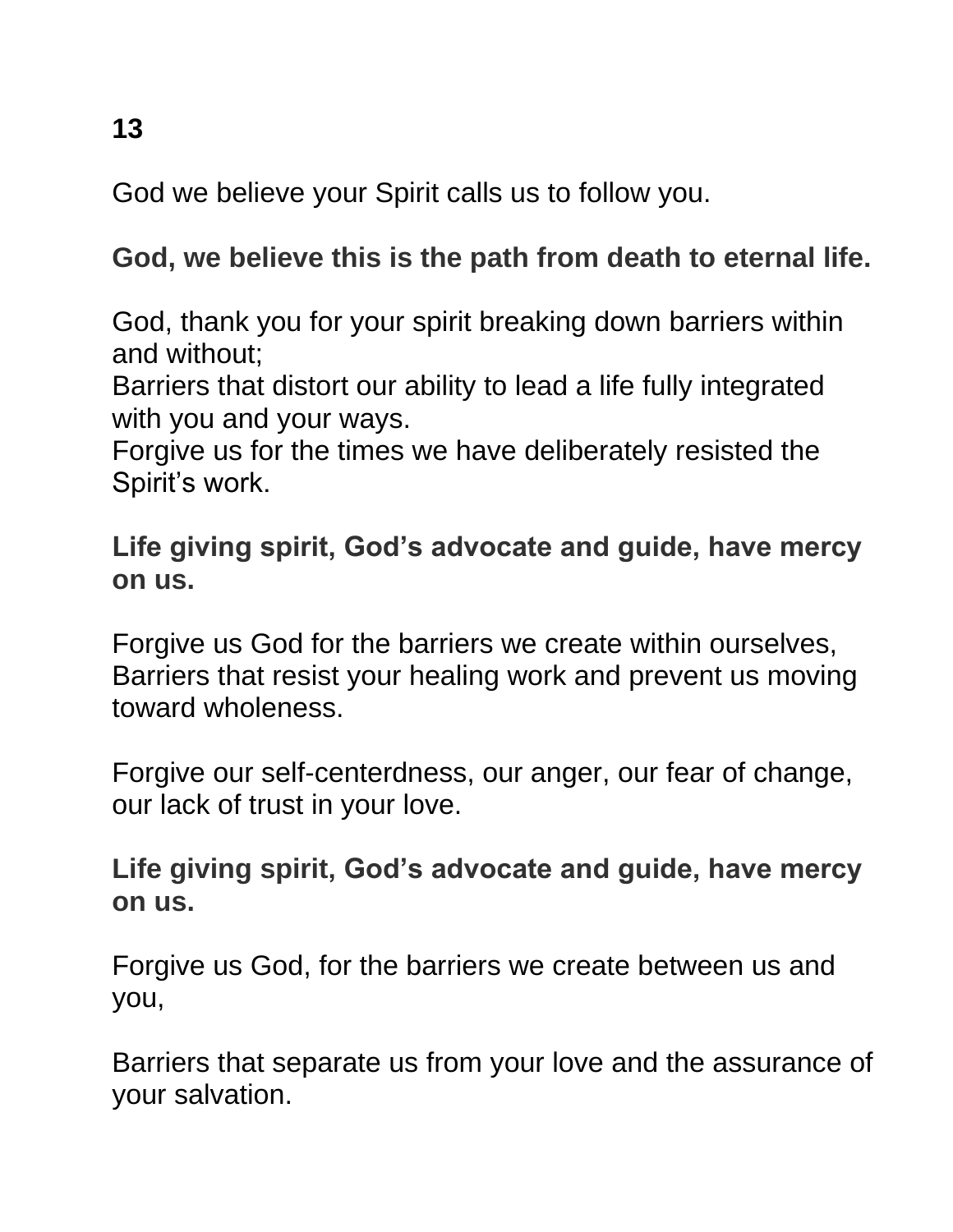**Life giving spirit, God's advocate and guide, have mercy on us.**

Forgive us God, for the barriers we create that separate us from neighbors near and far and inhibit mutual love and care.

Forgive our resentment of others, our love of control, our indifference to the poor.

**Life giving spirit, God's advocate and guide, have mercy on us.**

**\*\*\***

**Life giving spirit,**

**We trust in your presence with us at NRC. Inspire us to love and care for one another; to reach out our hands and hearts in fellowship and service.**

**May soft breezes and mighty winds remind us that the Holy Spirit is ever present in our lives.**

**We pray that we will feel your constant presence when we are troubled in spirit or body; that we may be comforted in loneliness and grief.** 

**Bless our residents, staff, and their families with the flame of faith.**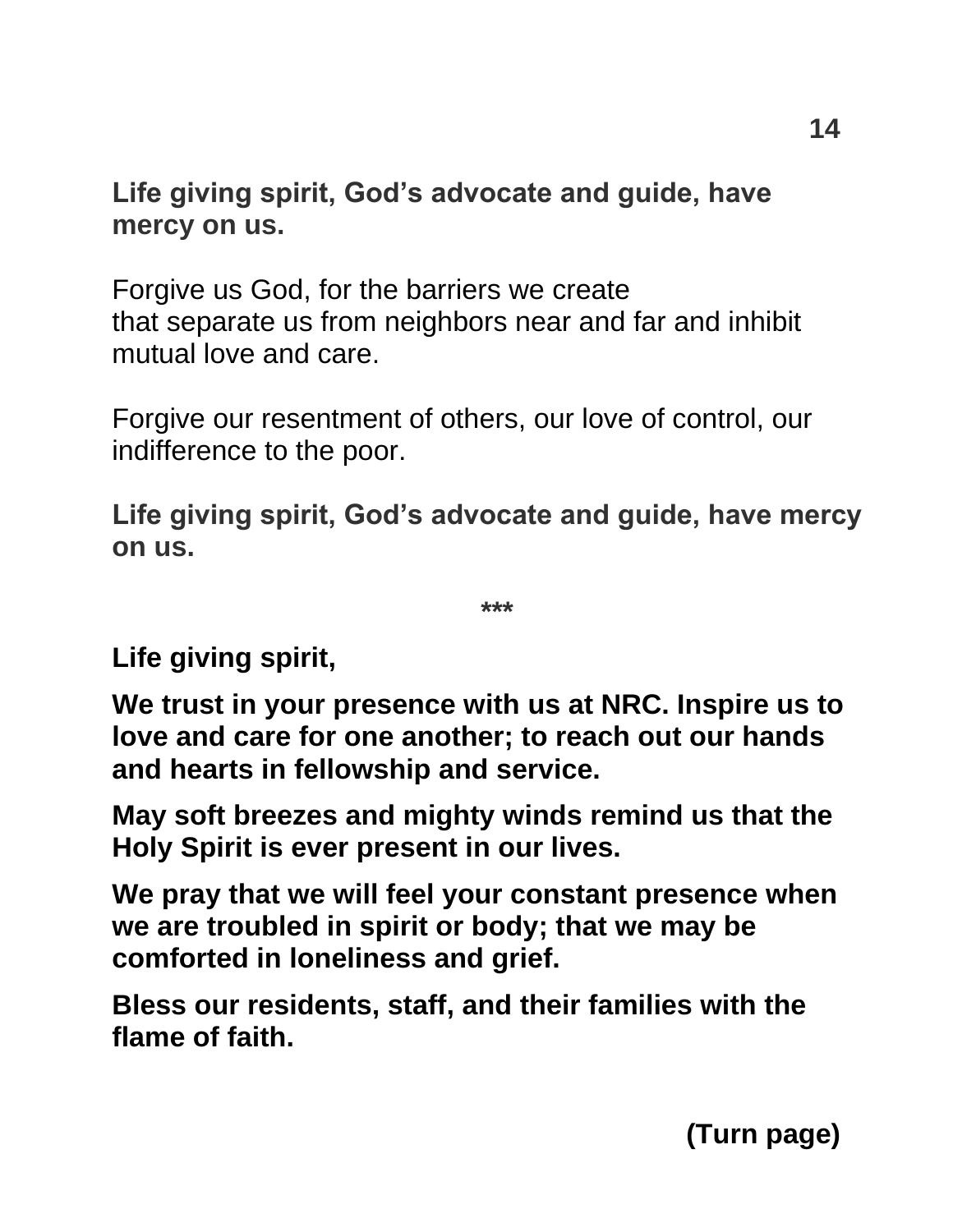Glorious God and Father of our Lord Jesus Christ, We go into this day knowing your Spirit dwells within us. May your Counselor make us wise and help us understand what it means to know you.

May the Spirit's fire ignite our hearts so that we understand the hope of being chosen by God.

May we discover the glorious blessings we share together with all God's people.

**God we go into this day knowing it is you who makes us stand firm in Christ We are filled with your Spirit, We are anointed to serve, We go out to bring resurrection life.**

May the grace of the Lord Jesus Christ, the love of God and the fellowship of the Holy Spirit be with you all, this day and forever.

**Amen.**

### **Peace**

The peace of Christ be with you always.

 **Response: And also with you.**



**Offertory** *Let Us Break Bread Together* Rhonda R.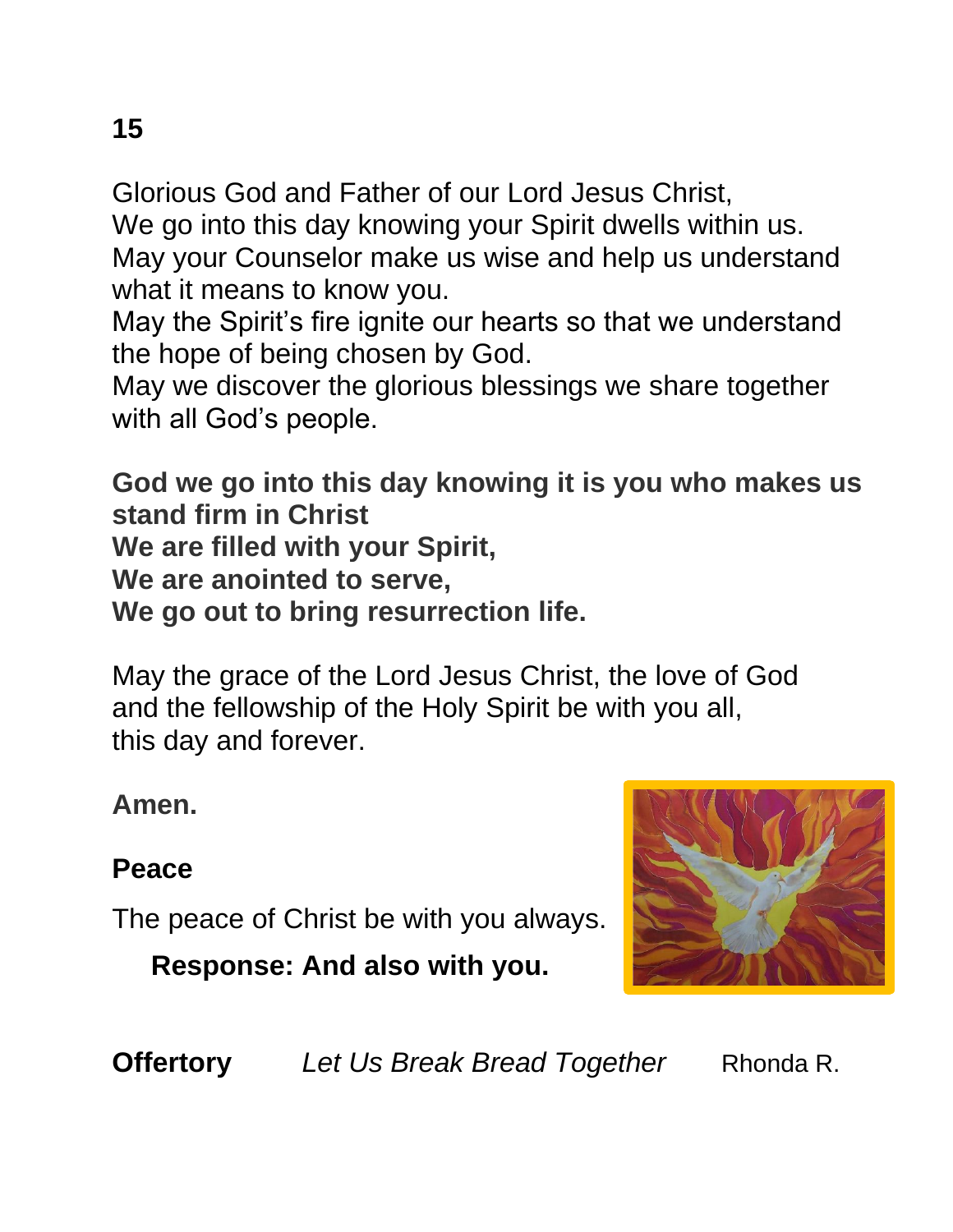### **HOLY COMMUNION SERVICE**



#### **The Great Thanksgiving**

The Lord be with you.

#### **Response: And also with you.**

Lift up your hearts.

#### **Response: We lift them to the Lord.**

Let us give thanks to the Lord our God.

**Response: It is right to give our thanks and praise.**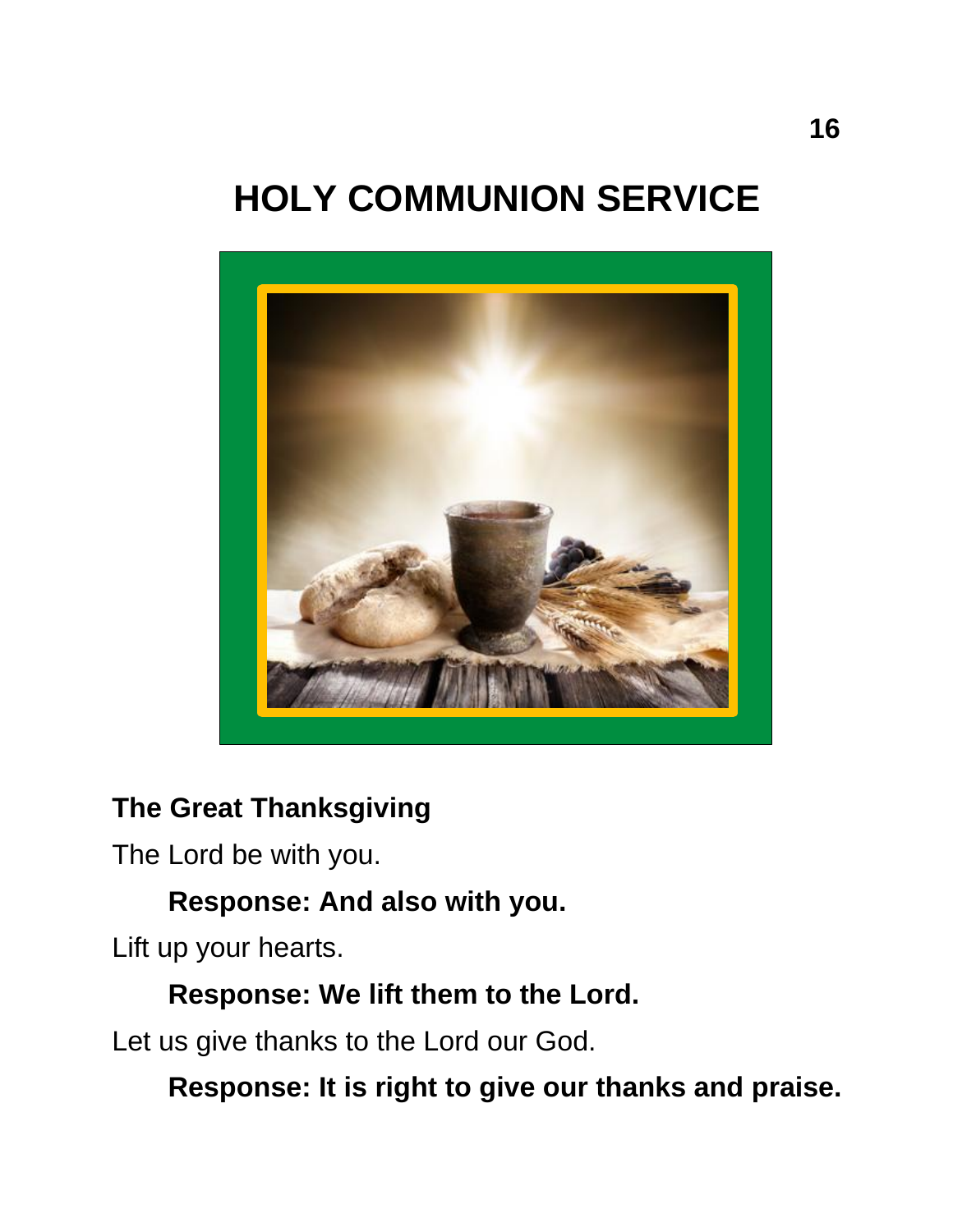It is indeed right, our duty and our joy, that we should at all times and in all places give thanks and praise…we praise your name and join their unending hymn:

**Holy, holy, holy Lord, Lord God of power and might: heaven and earth are full of your glory. Hosanna in the highest. Blessed is he who comes in the name of the Lord. Hosanna in the highest.**

**Invitation**

**Words of Institution**

**The Lord's Prayer**

Let us pray.

**Our Father, who art in heaven, hallowed be thy Name, thy kingdom come, thy will be done, on earth as it is in heaven. Give us this day our daily bread.** 

**And forgive us our trespasses, as we forgive those who trespass against us. And lead us not into temptation, but deliver us from evil. For thine is the kingdom, and the power, and the glory, forever and ever. Amen.**

**Communion Distribution**



**17**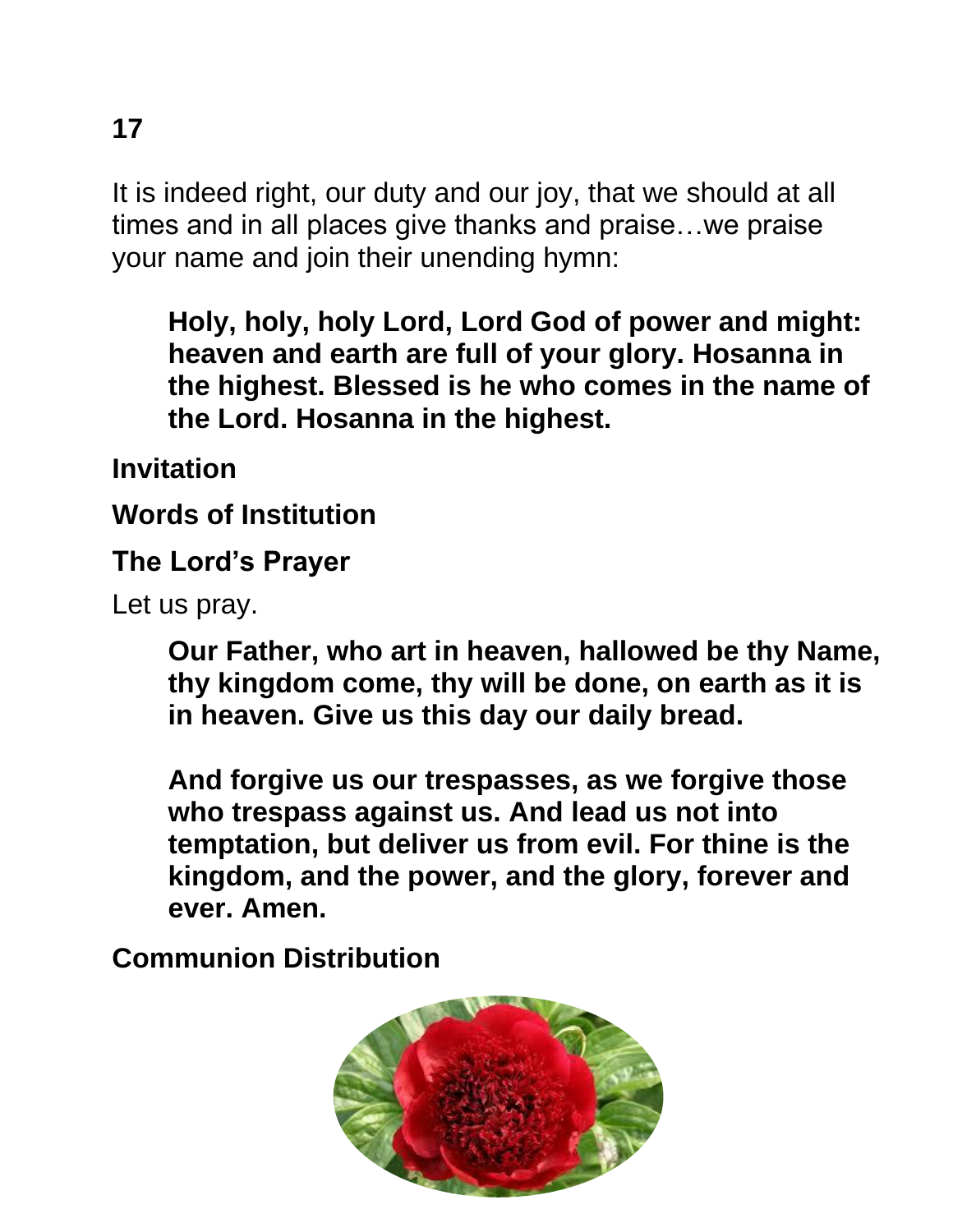#### **Communion Song** *Lamb of God* ELW, page 154

Lamb of God, you take away the sin of the world; Have mercy on us.

Lamb of God, you take away the sin of the world; Have mercy on us.

Lamb of God, you take away the sin of the world; Grant us peace, grant us peace.

#### **Prayer**

Oh, grant us then, well-strengthened with heav'nly food while here, our course on earth is lengthened, to serve you free from fear; and bring us home to praise you where none can peace destroy, where *we* will ever raise you glad songs in endless joy. **Amen.**

#### **Blessing**

The Lord bless you and keep you; the Lord's face shine upon you with grace and mercy; the Lord look upon you with favor and give you peace. **Amen.**

#### **O Day Full of Grace** *ELW 627*

O day full of grace that now we see Appearing on earth's horizon, Bring light from our God that we may be Abundant in joy this season. God, shine for us now in this dark place; Your name on our hearts emblazon.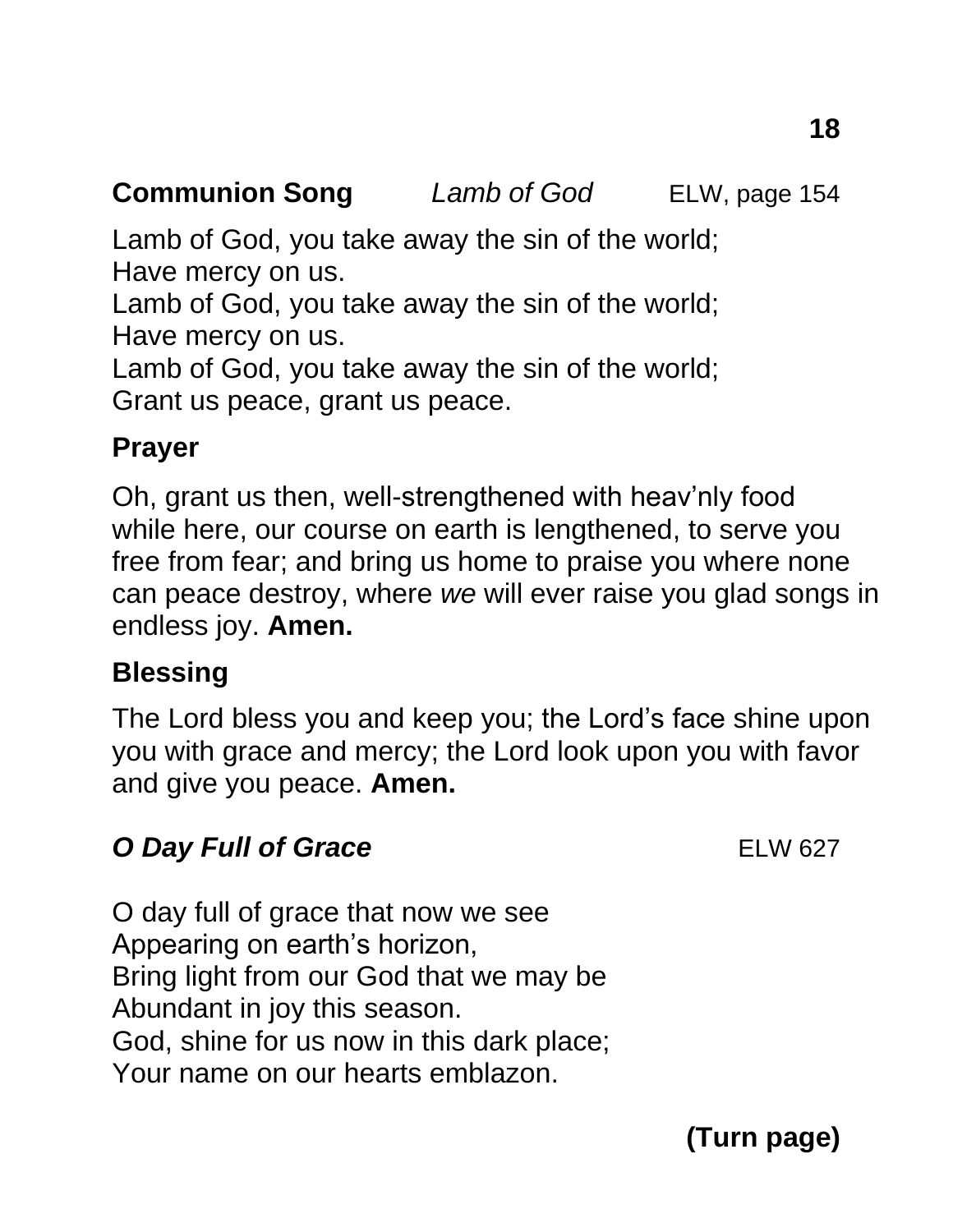O day full of grace, O blessed time, Our Lord on the earth arriving; Then came to the world that light sublime, Great joy for us all retrieving; For Jesus all mortals did embrace, All shame and despair removing.

For Christ bore our sins, and not his own, When he on the cross was hanging; And then he arose and moved the stone, That we, unto him belonging, Might join with angelic hosts to raise Our voices in endless singing.

God came to us then at Pentecost, The Spirit new life revealing, That we no more in death be lost, Its pow'r over us dispelling. This flame will the mark of sin efface And bring to us all true healing.

When we on that final journey go That Christ is for us preparing, We'll gather in song, our hearts aglow, All joy of heaven sharing, And there we will join God's endless praise, With angels and saints adoring.

**Text**: Scandinavian folk hymn; tr. Gerald Thorson, alt. **Music**: Christoph E. F. Weyse; arr. hymnal version. Text © 1978 *Lutheran Book of Worship*, admin. Augsburg Fortress; Arr. © 2007 Augsburg Fortress.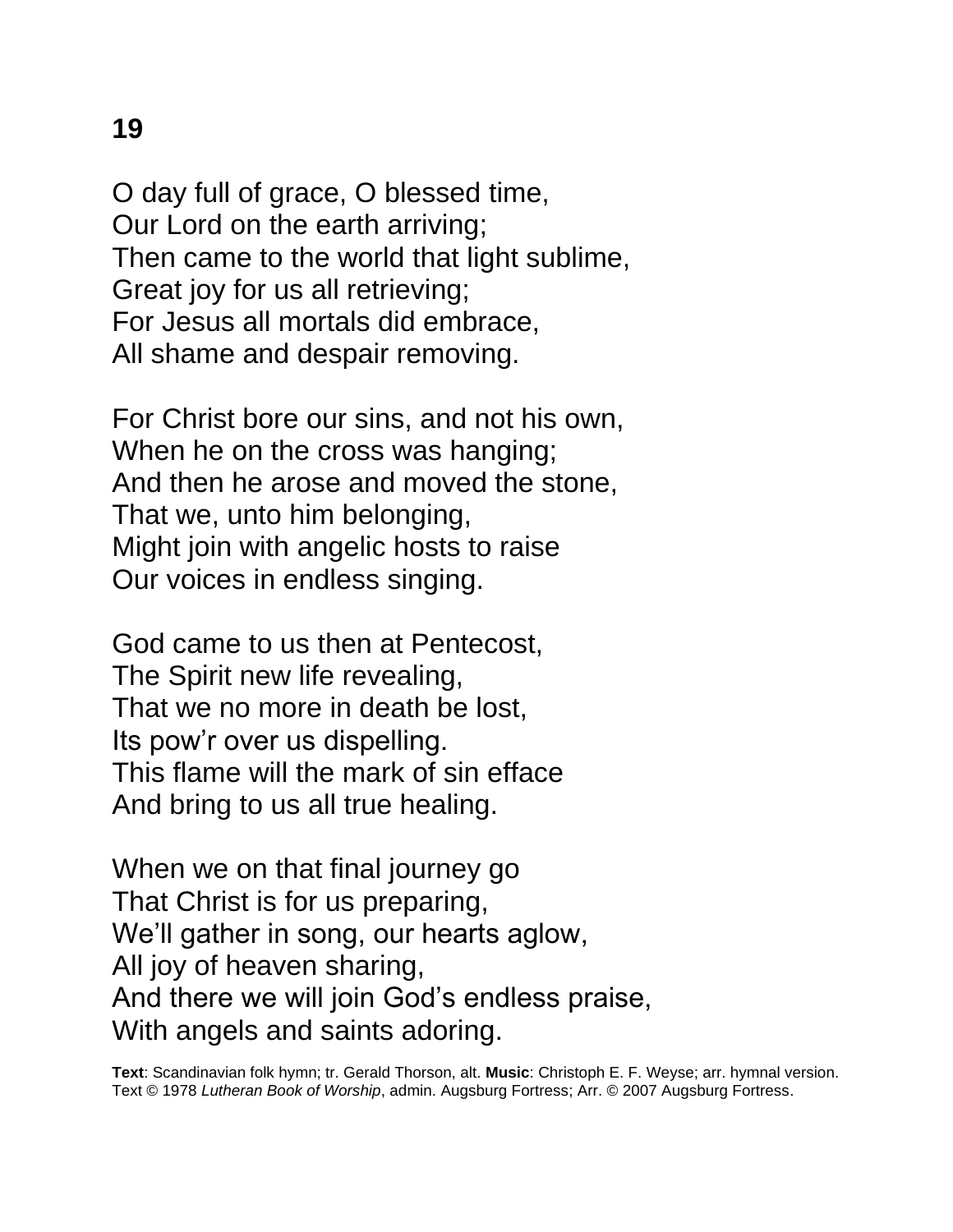#### **Dismissal**

Go in peace. Live in love, as Christ loved us.

*Response: Thanks be to God.* 

**Postlude** *Spirit of God,* **Rhonda R.** *Descend upon My Heart*